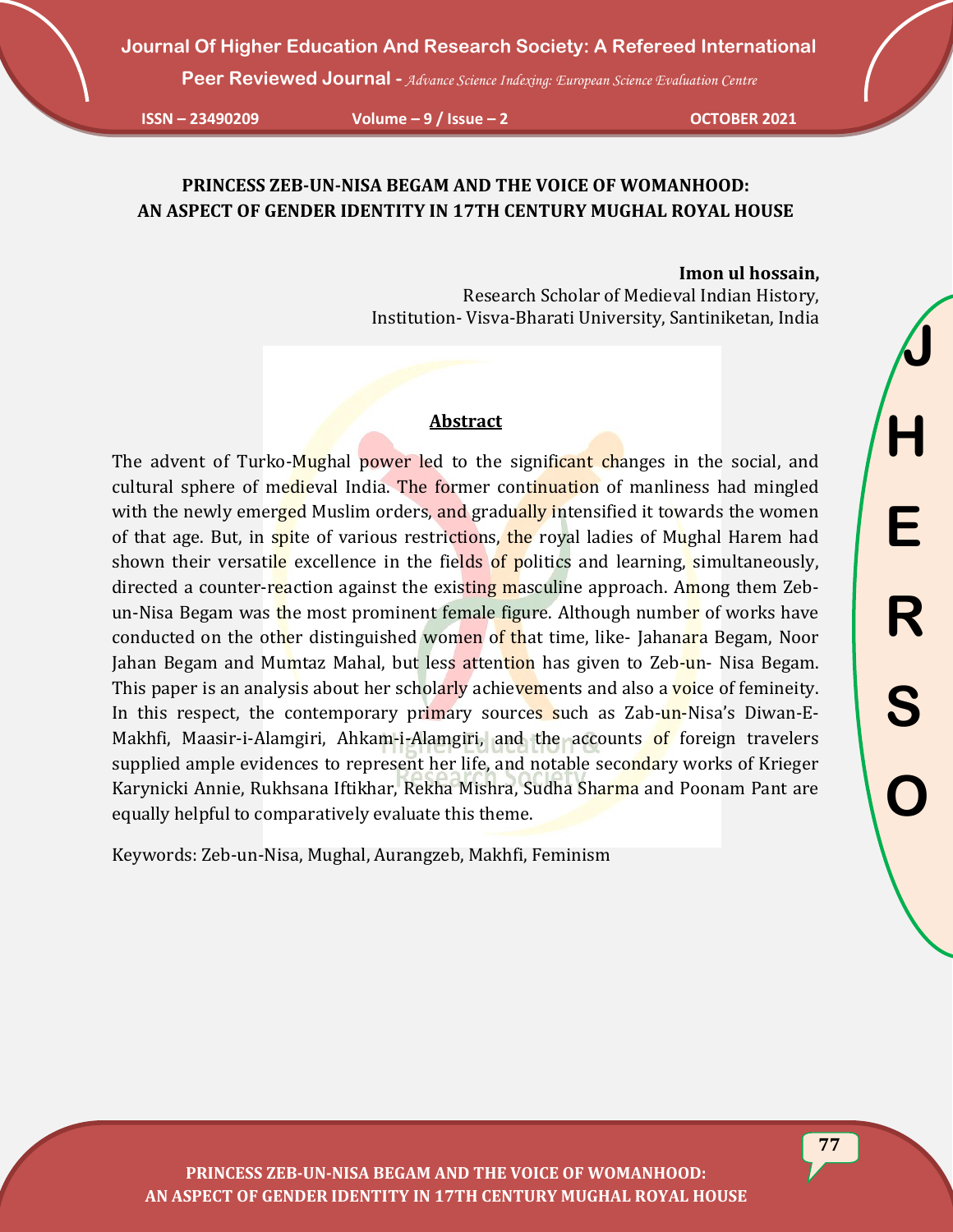**Peer Reviewed Journal -** *Advance Science Indexing: European Science Evaluation Centre*

**ISSN – 23490209 Volume – 9 / Issue – 2 OCTOBER 2021**

**PRINCESS ZEB-UN-NISA BEGAM AND THE VOICE OF WOMANHOOD: AN ASPECT OF GENDER IDENTITY IN 17TH CENTURY MUGHAL ROYAL HOUSE**

- **Imon ul hossain**

he beginning of human civilization is marked by the evolvement of two gender identities-male and female, on which our thought currents as well as recent academic circles are widely enclosed. In the course of time, depending upon the The beginning of human civilization is marked by the evolvement of two gender identities-male and female, on which our thought currents as well as recent academic circles are widely enclosed. In the course of time, dependi been differed. If we go through the north east Indian tribal kingdoms, a significant matriarchal tendency is still noticeable which they have inherited from far ancient times. Inversely, our most noted northern Indian dynasties were followed by the patriarchal sway since the days of primitive social formation. Under the asylum of Mughal royal house, the women's position took considerable transformation than the former Delhi sultanate period. On account of the initiatives taken by the Mughals, the room of female education received much impulse inside the royal Harem. Hence, if we observe the cases from the reign of Babar to Aurangzeb, we have adequate numbers of lady talents who had established themselves in every sphere of politics, learning, dancing, singing and literary contents.

It is essential to give a proper review of secondary works to operate our analysis more meticulously. Firstly, Poonam Pant in her 'Women in Medieval Indian Politics (1236- 1627)' provided a prolific discussion on many prominent women figure of Mughal period from Babar to Janangir, including the infrastructure of Harem. But the political scenario of later period remained untouched. Secondly, we have` 'Women in Mughal India' by Rekha Mishra, here we get the detailed account of the status of females of this period in every aspects of their political, cultural and religious roles. But she didn't not elaborate more regarding Zeb-un-Nisa's mystic and liberal poetic endeavors, just simply remarked an overview depending upon two primary and some secondary sources. Thirdly, Rukhsana Iftikhar's 'Indian Feminism: Class, Gender and Identities in Medieval ages' gives few interspersed information about Zeb-un-Nisa's life and career which has no reflection on her gender questions and counter-challenges against patriarchy. Needless to say, she has taken much collaboration from Rekha Mishra. Lastly, we have another related work of Sudha Sharma-'The Status of Muslim Women in Medieval India' , likewise, the themes of former authors she adopted nothing new on Zeb-un-Nisa. That's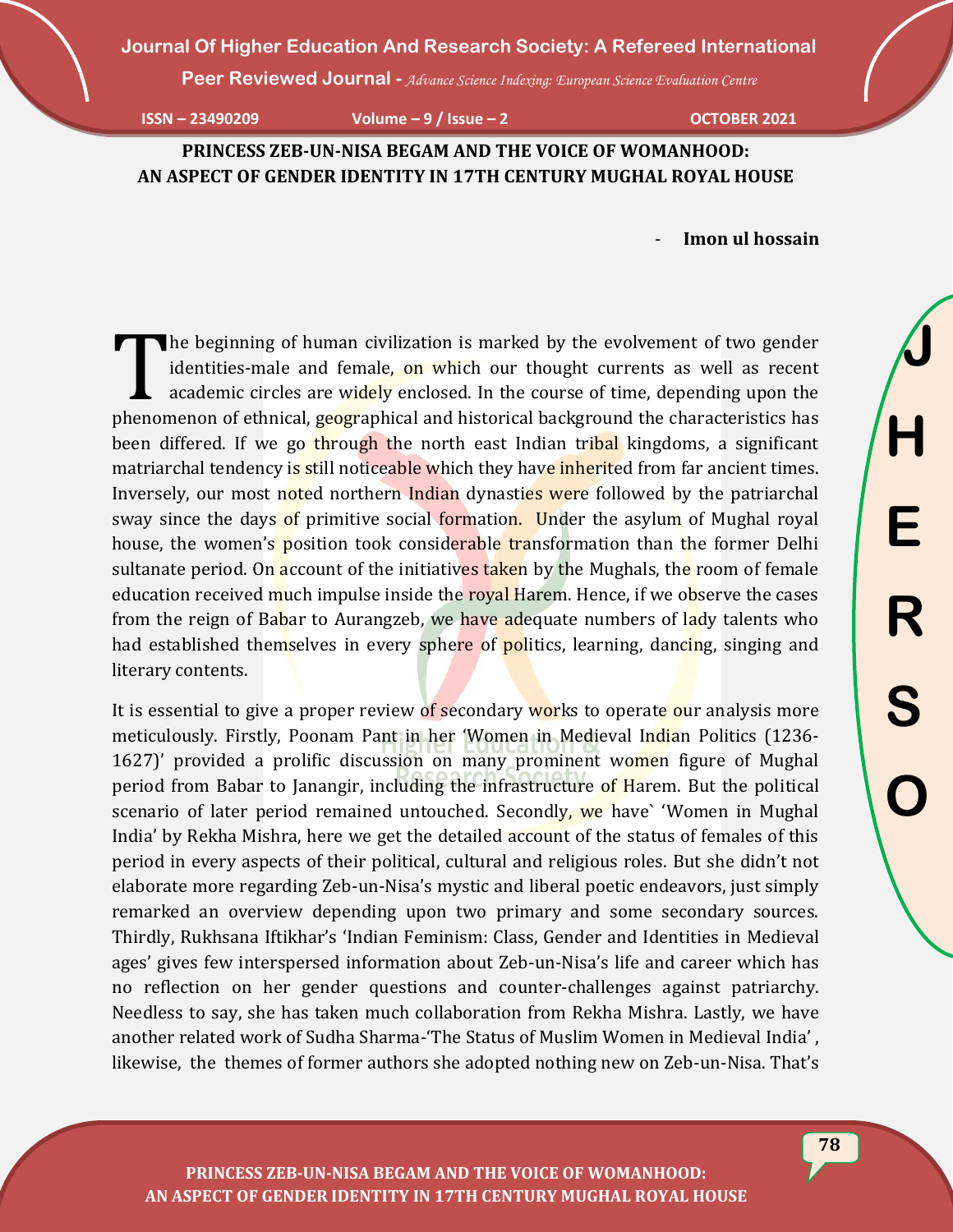**Peer Reviewed Journal -** *Advance Science Indexing: European Science Evaluation Centre*

**ISSN – 23490209 Volume – 9 / Issue – 2 OCTOBER 2021**

why, hitherto, it may be generalize that no particular study has been conducted on Zebun-Nisa.

Before the beginning of my discussion, I must do an abridge overview about how a girl or female child was treated in medieval Indian society. The birth of a girl was always unwelcomed during our period of study. Amir Khusrau, a genius author and scholar of medieval century who had mourned for the birth of his daughter, by saying- "I wish you were not born and if you were, it would have been better if you had been a boy". Probably, Khusrau was aware that how his endeared daughter would face vehemently by social restrictions in forthcoming days of her life. At that time, a peculiar custom was prevalent among the Muslims in which after the birth of a boy they dressed them like girls to avoid the evil eyes and jealousy of the peoples. Even in Mughal royal house we have seen the birth of a **prince had** been ostentatiously celebrated, but not the princess. However, emperor Akbar performed the birthday of his grand-daughter (daughter of prince Salim-Jahangir). In fact, the expectation of male child had always been inculcated among the Mughal emperors. Ain-i-Akbari and Tuzuk-i-Jahangiri informed us regarding the sacred journey for having a male child at the Chisti Sufi shrine by Akbar and Jahangir, respectively. The strict Islamic law enforced Purdah system which was compulsory to abide by every Muslim woman. If anybody dared to defy the order she had to suffer under bitter punishment. The practice of polygamy marriage has softly permitted in holy Quran (Surah An-Nisah enunciated that a man can have four wives). In due circumstances, one can easily understand the broad discrimination between men and women.

Now, why the study Zeb-un-Nisa is important to us. I would like to put forward the reasons on several angles, - firstly, there were other female examples to be characterized in the light of womanhood, but the condition of Zeb-un-Nisa seems to have been divergent due to her rebellious tendency; secondly, we have noticed the former association of Jahan-Ara with Sufi thoughts under her affectionate brother Dara-Shoukh, and she rarely confronted with difficulties among the royal princess, inversely, Zeb-un-Nisa was extraordinary because of her assimilation of Sufism in a romantic fashion of poetries as well as her general Islamic theological excellence in the subjects of Shariah; thirdly, the term 'Makhfi' literally means 'hiding the real identity' i.e., the pen names used by the princess, we can only realize this risky authorship in her works which was apparently an effort to surpass the banner of patriarchy. I shall do this discussion later.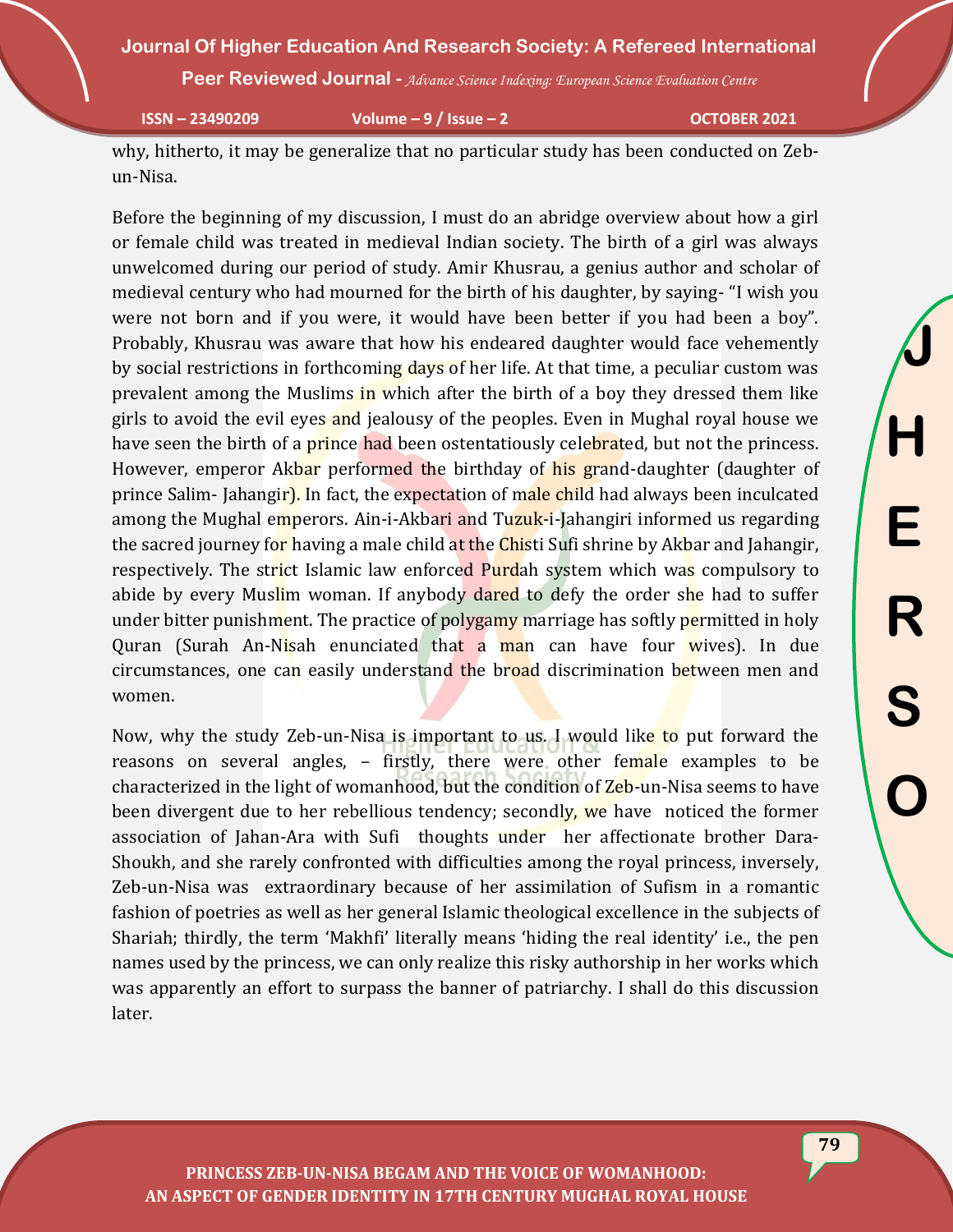**Peer Reviewed Journal -** *Advance Science Indexing: European Science Evaluation Centre*

**ISSN – 23490209 Volume – 9 / Issue – 2 OCTOBER 2021**

It is difficult to delineate the details of her life as these were not written in a connected biography, thence, we have to explore from scattered evidences. One of the most valuable source of Aurangzeb's reign 'Maasir-i-Alamgiri' recorded that 'Zeb-un-Nisa Begam, born on the 10th Shawwal, 1047/15th February, 1638, to Begam (Dilras Banu)' . Initially, we should review her political activities to signify a replete contradictory perception. There had always been the long inherited Turko-Mughal tradition which engaged in the form of women's participation as 'power behind throne' for king's selection in pure lineage, and to have an incessant grip over administration or policy making of the court. One thing can clearly be discernable that except Sultana Raziya and few other minor incidents, the women of Mughal royal house had greater involvement in direct political affairs from princess to queens than that of the preceding milieu of Delhi Sultanate. In 1658, when the war of succession was going on among Aurangzeb and his brothers, at that time emperor's father-in-law, Shah Nawaz Khan didn't extend any cooperation for him, instead, he had gone in favor of Dara Shoukh. It has been alluded in 'Ahkam-i-Alamgiri' that Shah Nawaz Khan was arrested at the end of skirmishes -

"The nobles who came to pay the [customary] visit to the sick, were ordered to enter alone and one by one, leaving their attendants outside. Thus, on the second day, when Mirza Shah

Nawaz Khan came. Shaikh Mir promptly arrested him, tied him hand and neck, and placed him handcuffed and chained on the liawdah of an elephant. That very moment Aurangzib gave the order to march. After reaching Burhanpur, Shah Nawaz Khan was imprisoned…"

Finally, due to Zeb-un- Nisa's (the new Padshah Begam) earnest pleading emperor released him, as he was her maternal grandfather-OCIETV

"After the victory over Dara Shukoh, at the entreaty of Zeb-un-nisa Begam, —who had abstained from food for three days, saying that she would keep fasting till her maternal grandfather was released, —Aurangzib with anger and displeasure ordered him to be set free and appointed him Governor of Ahmadabad, which province had been without a Governor since Murad Bakhsh left it. But Aurangzib said, " My mind is not free from anxiety [about him]. I have issued this order under compulsion, but I shall reconsider it carefully afterwards. As he is a Syed, it is hard to order his execution. Otherwise, there is the well-known saying, 'A severed head tells no tale" .

We have instances that Zeb-un-Nisa often used to appeared at the court with veil on her face to assist her father in his discourses. One may be astonished to see that how Aurangzeb depended on his eldest daughter while he wrote a letter for the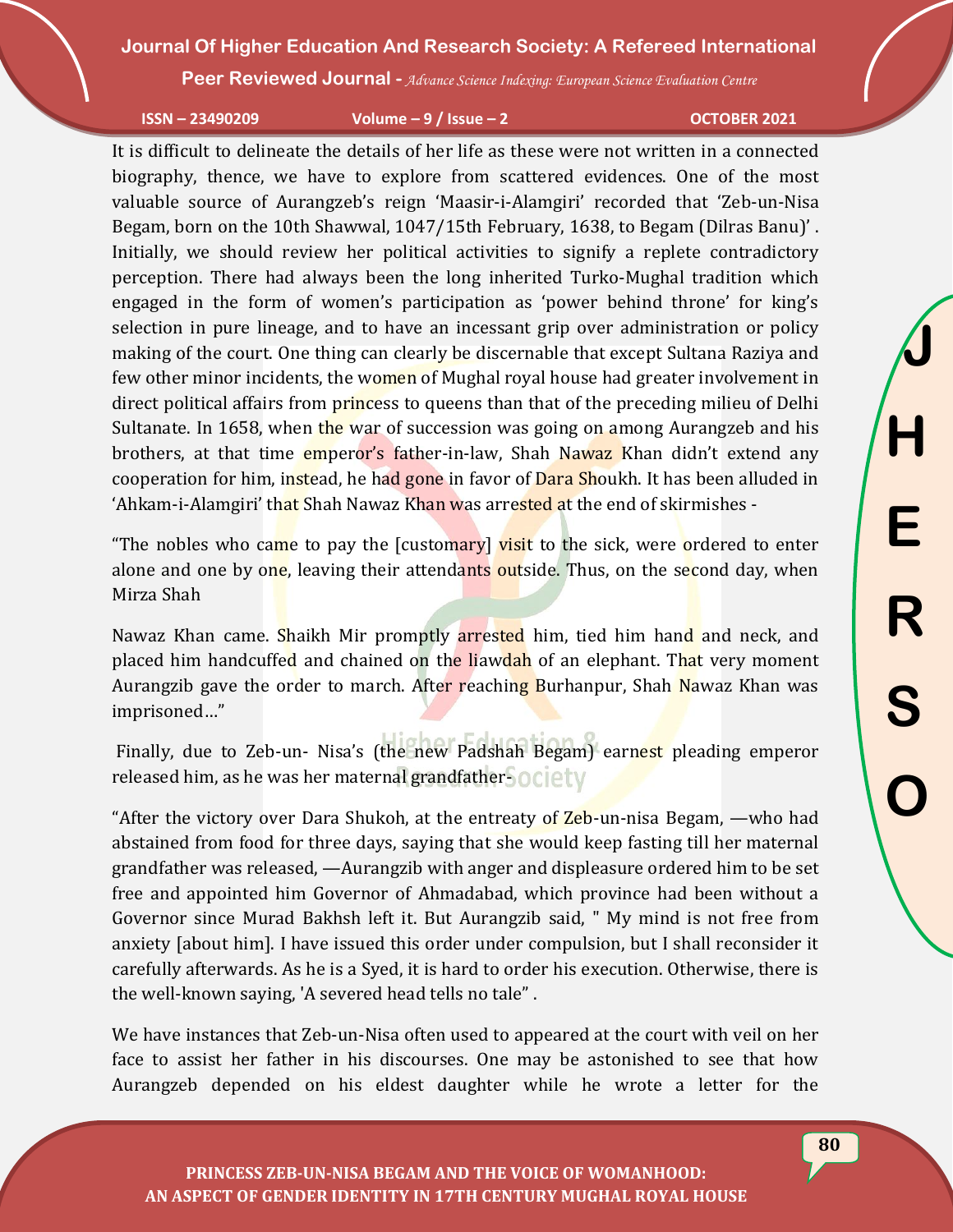**Peer Reviewed Journal -** *Advance Science Indexing: European Science Evaluation Centre*

**ISSN – 23490209 Volume – 9 / Issue – 2 OCTOBER 2021**

recommendation of some posts, even mentioned without her approval this work should not be introduced.

We can witness another case from "Ahkam-i-Alamgiri" that manifested how she had endeavored on behalf of her brother Prince Azam to remit him from a punishment given by Aurangzeb for quarrelling with the superintendent. This fact I am citing from the text –

"..Muhammad Azam Shah reported to the Emperor 'The Prince has behaved badly towards Nur-un-nisa, the mahaldar, so that he did not take her with himself [in his visits] to the Imperial garden at Ahmadabad. The mahaldar sent a letter outside [the harem to me]

forbidding the Prince's journey. So, this slave {i.e. the writer) came and stopped the riding out of the Prince, in the absence of any order *from* the Emperor. The Prince expelled the mahaldar from his assembly {inajlis} The Emperor wrote this order:  $-$  "The mansabdars appointed [to that province] and Khwajah Ouli Khan, with his own troops and those of the Rajah of Narwar should co-operate and prevent the Prince from riding out or giving audience, pending the arrival of order from me".

Hearing this harsh measure, the prince sent a petition through Zeb-un-Nisa that ultimately led to his pardon-

"Next day, when the Prince got news of it, he sent a petition through his sister, Padshah Begam, begging pardon for his offences, and enclosing an agreement to a compromise sealed with the seals of the nazir and the mahaldar. On the petition the Emperor wrote: —"I refrain from transferring your mahals (z. e., jagir). But if no pecuniary punishment is inflicted, you will retain the audacity to do this sort of work again. Fifty thousand rupees should be taken from the cash salary of this short-sighted, base-minded and foolish son, into the public treasury as punishment for this offence" .

The last political interference caused the demise of this great princess, this was also for her another brother. In 1679, on the way to fight against the Rajputs, prince Akbar was given the command of advance military division, naturally, he had large number of armies to associate him in campaign. In the midst of battle, perchance, he had been deviated by few evil advisors to overthrow his father from throne. In the course of revolt, princess exchanged a latter with her brother which had been explored at the end of war. Aurangzeb had become very much aggressive towards his trusted daughter, and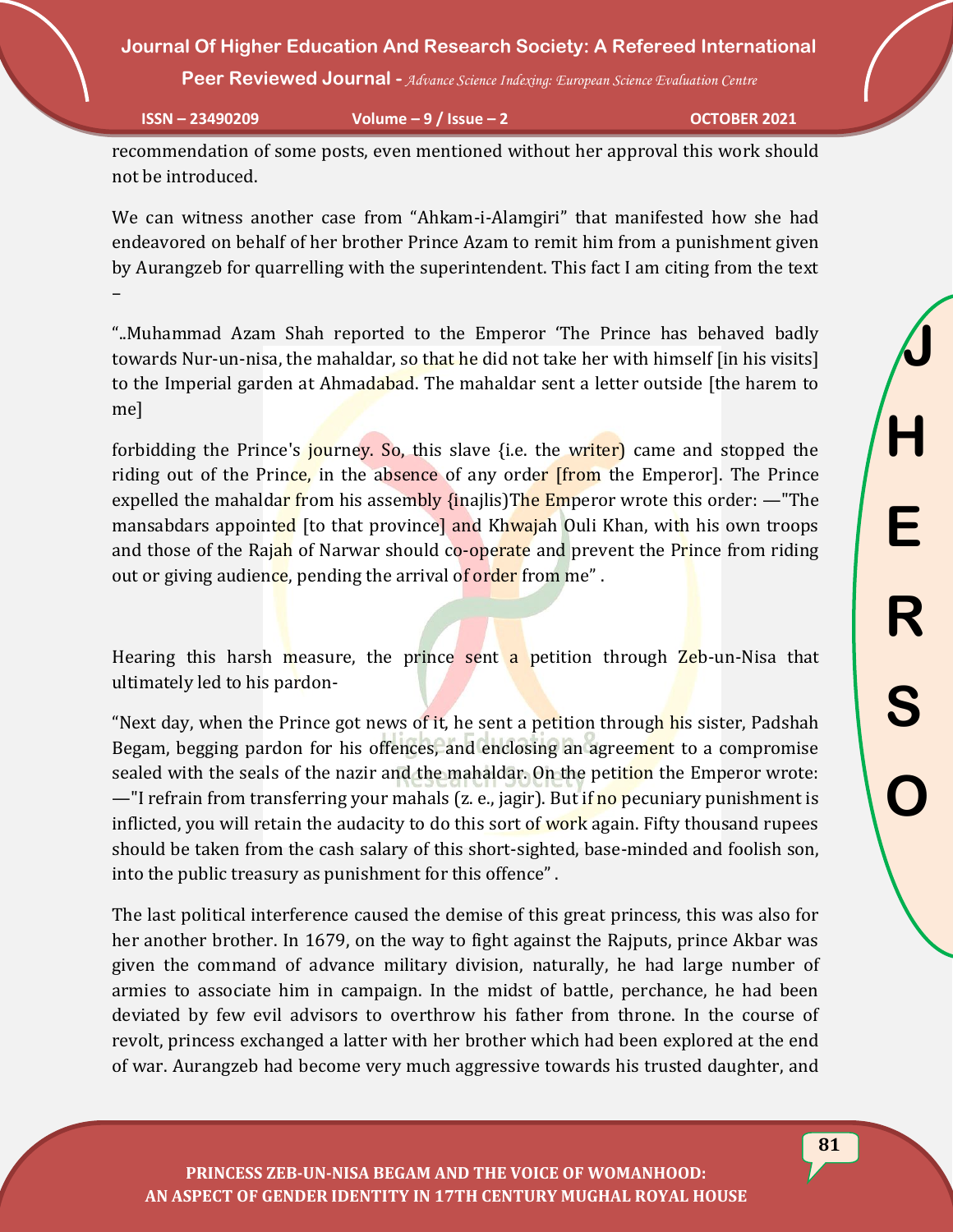**Peer Reviewed Journal -** *Advance Science Indexing: European Science Evaluation Centre*

**ISSN – 23490209 Volume – 9 / Issue – 2 OCTOBER 2021**

that resulted to the confiscation of her pension and wealth. Regretfully, she was exiled at Salimgarh where she died in 1702 AD .

I want to elucidate the diverse engagement of Zeb-un-Nisa at the royal Harem. 'Maasir-i-Alamgiri' writes about her wisdom - "through the auspicious upbringing of the Godknowing Emperor (Alamgir) she learnt the Quran by rote, for which she received from the emperor a reward of 30,000 gold coins" . Following the footsteps of her aunt Jahan Ara who herself was a renowned Persian scholar of that age, "she Completely mastered the Arabic and Persian languages, and in writing various kinds of hand, such as nastaliq, naskh and shikastah correctly, she had full competence..." . As like as Aurangzeb, she also patronized the religious scholars and theologians who had been entrusted in many academic jobs such as- calligraphy and translations of sacred books and were regularly paid under her care. It is cited in Maasir –

"...large numbers of theologians, scholars, pious men, poets, scribes and calligraphists by this means came to enjoy the bounty of this lady hidden in the harem of grandeur; e.g., Mulla Safi-ud-din Ardbili by her order took up his residence in Kashmir and engaged in making a translation into Persian of the "great commentary on the Quran", which came to be entitled "Zeb-ut-Tafasir", "the ornament of commentaries". Other tracts and books have been composed in her honoured name".

In this century, hardly anybody could imagine that a woman of restricted Harem had such intimate desire to collect books in personal library. Although, previously Gulbadan Begam and Jahan-Ara used to have their own collections, but Zeb-un-Nisa was different due to her varied experiments of knowledge and patronages than that of the predecessors. We can take excerpt from the same text-

Research Society "She appreciated the value of learning and skill; and all her heart was set on the collection, copying and reading books and she turned her kind attention to improving the lot of scholars and gifted men. The result was that she collected a library the like of which no man has seen;" . Rukhsana Iftikhar have shown in her work that she had promoted men of letters like Mirza Khalil, Nazir Ali, Shams Waliullah, Chandar Bhan and Bahraaz.

There was a grand tradition inside the royal harem of Mughals regarding dress, ornaments and indoor games, foreign travellers like Barnier and Manucci had become strange to see such pompous attires of princess and queens. It is well known that Zebun-Nisa spent much of her time playing chaupar with her girlfriends . She introduced a woman garment named Angiya-Kurti . Manucci writes, "they wear neither gloves nor stockings on account of the great heat which prevails in India" .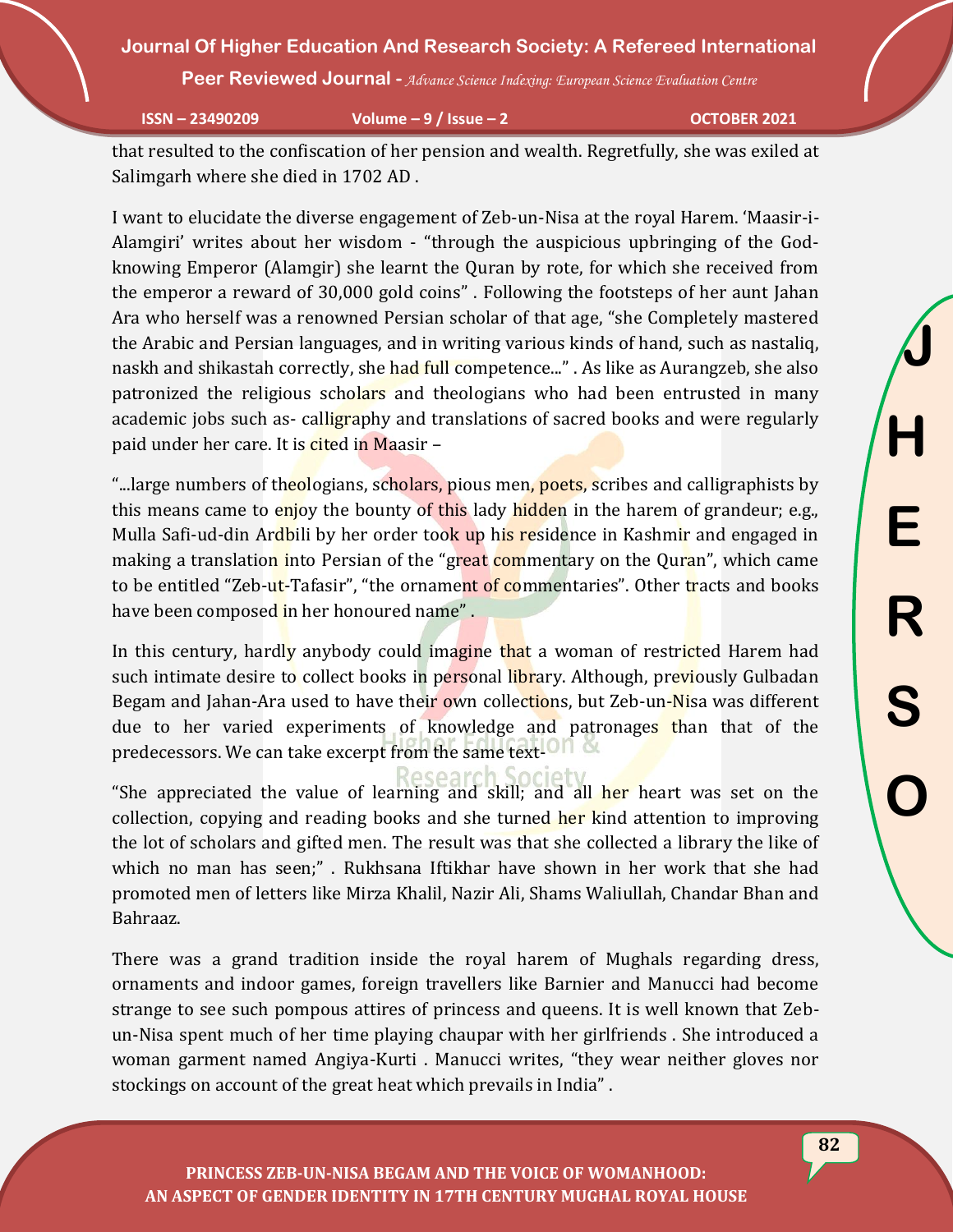**Peer Reviewed Journal -** *Advance Science Indexing: European Science Evaluation Centre*

**ISSN – 23490209 Volume – 9 / Issue – 2 OCTOBER 2021**

We have to venture through Zeb-un-Nisa's scholarly works to locate the voice of femineity. But before that we need to have a proper depiction of literary practices at the Mughal harem. In spite of hindrances in terms of exotic connection, the emperors were quite concern to educate their royal ladies who occupied themselves in reading, writing and composing poetries. Mughal emperors used to employ the educated lady teachers to teach the princess who were known as 'Nazir'. The curriculum of learnings imparted the study of Persian, Arabic, theology and history etc. Aurangzeb educated his daughters not only in religious sphere but also, they acquired comprehensive knowledge of linguistics. He appointed Hafiza Mariyam and Mulla Said Ashraf Mazindarani, an intellectual lady and a great poet, respectively. Zeb-un-Nisa had an estimable position as a scholar in Persian literature of that age, and her poetry had reached among the distinguished audiences of central Asia. She is remembered as a mysterious and romantic figure of her time.

In this regard, I have decided to study the poetries written by her, which are known as 'Dewaan-E-Makhfi', comprised of 421 Ghazals and several quatrains. Here I sought to portray three subjective themes in her poetries -firstly, composite literary identities and secondly, historical consciousness, and thirdly romanticism and mystic pursual. Initially, I want to explain the composite nature of her work. Nasir Ali who was a patron poet of her own once said this verse- "O envy of the moon, lift up thy veil and let me enjoy the wonder of thy beauty". She replied in another verse -

"I Will not lifts my veil

For, if I did,

who knows?

The bulbul might forget the rose,

The Brahman worshipper

Adoring Lakshmi's grace

Might turn, forsaking her,

To see my face

My beauty might prevail.

Think how within the flower

**Higher Education & Research Society**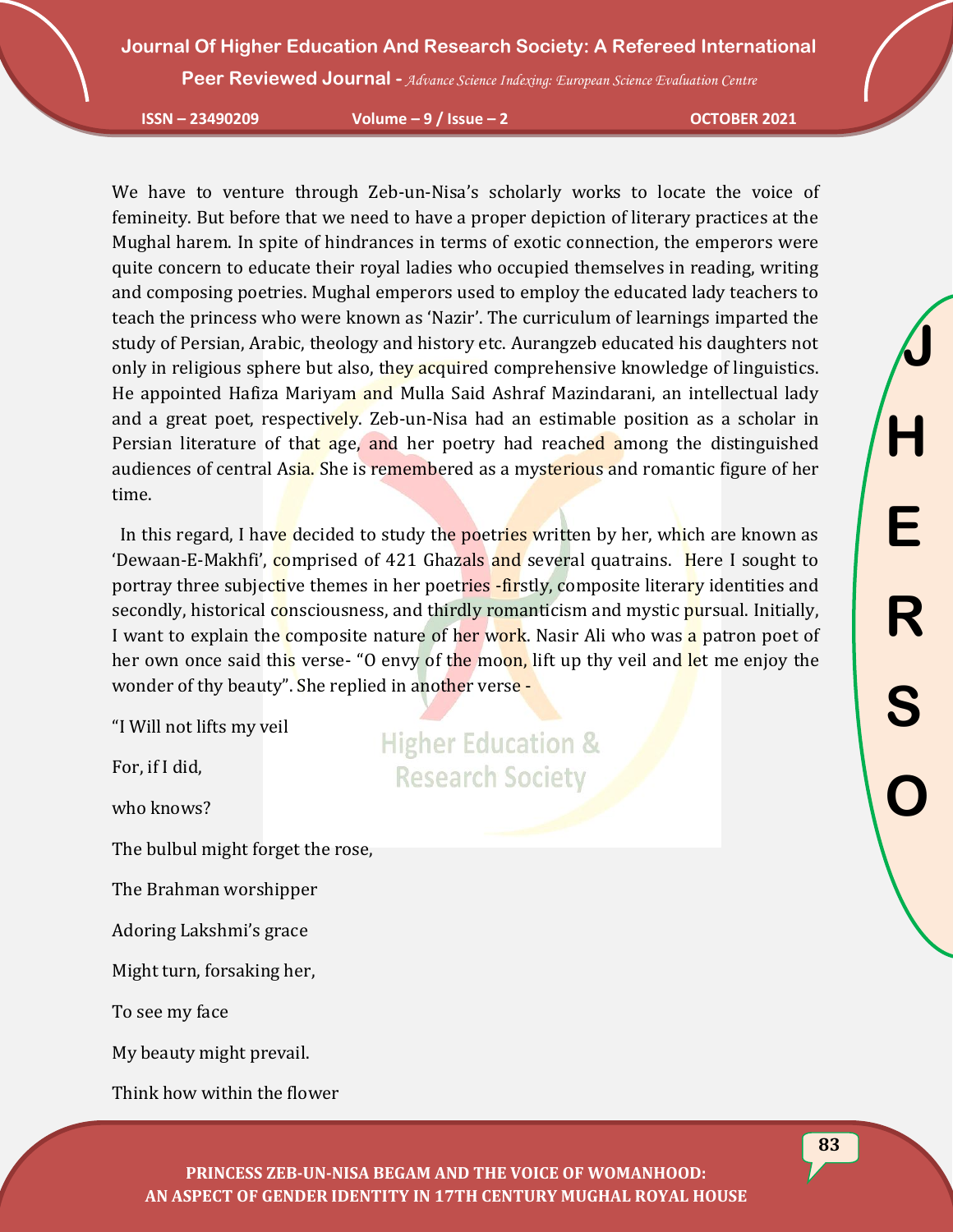**Peer Reviewed Journal -** *Advance Science Indexing: European Science Evaluation Centre*

**ISSN – 23490209 Volume – 9 / Issue – 2 OCTOBER 2021**

Hidden as in a bower

Her fragrant soul must be,

And none can look on it

So, me the world can see

Only within the verses I have write

I Will not lifts my veil"

Her idea regarding non-Muslim deities and priesthood can be remarked from these lines, and the fanciful allegorical expression of her mind as well. Similarly, in Zeb-un-Nisa's composition, the tradition of Akbar's multi-cultural and concept of pluralism had been profoundly projected. Most of the times she had constantly spoken together about mosque and temple. Even, a learnt reader of our present generation would be surprised to see her desperate verses that how she had surpassed the limits of so called 'theology orientations' of contemporary society. As instance –

"No Muslim I,

But an idolater,

I bow before the image of my Love,

And worship her

No Brahman I,

My sacred thread

I cast away, for round my neck I wear

Her plaited hair instead" .

Zeb-un-Nisa was greatly influenced by medieval mystic prospects, in fact, she was a fond of her uncle Dara Shikoh. By virtue of her intimacy, she had often been suspected to her father emperor Aurangzeb that she might have affected by his liberal ideas . She used to hold discussion with her uncle and in a compiled "Deewan" of Dara Shikoh, we are told, she had contributed valuable poetries. Same reflection we have in her verses in which she proposed the same path of being nearer to almighty and emphasised upon the devotion of heart-

**Higher Education &** 

**Research Society**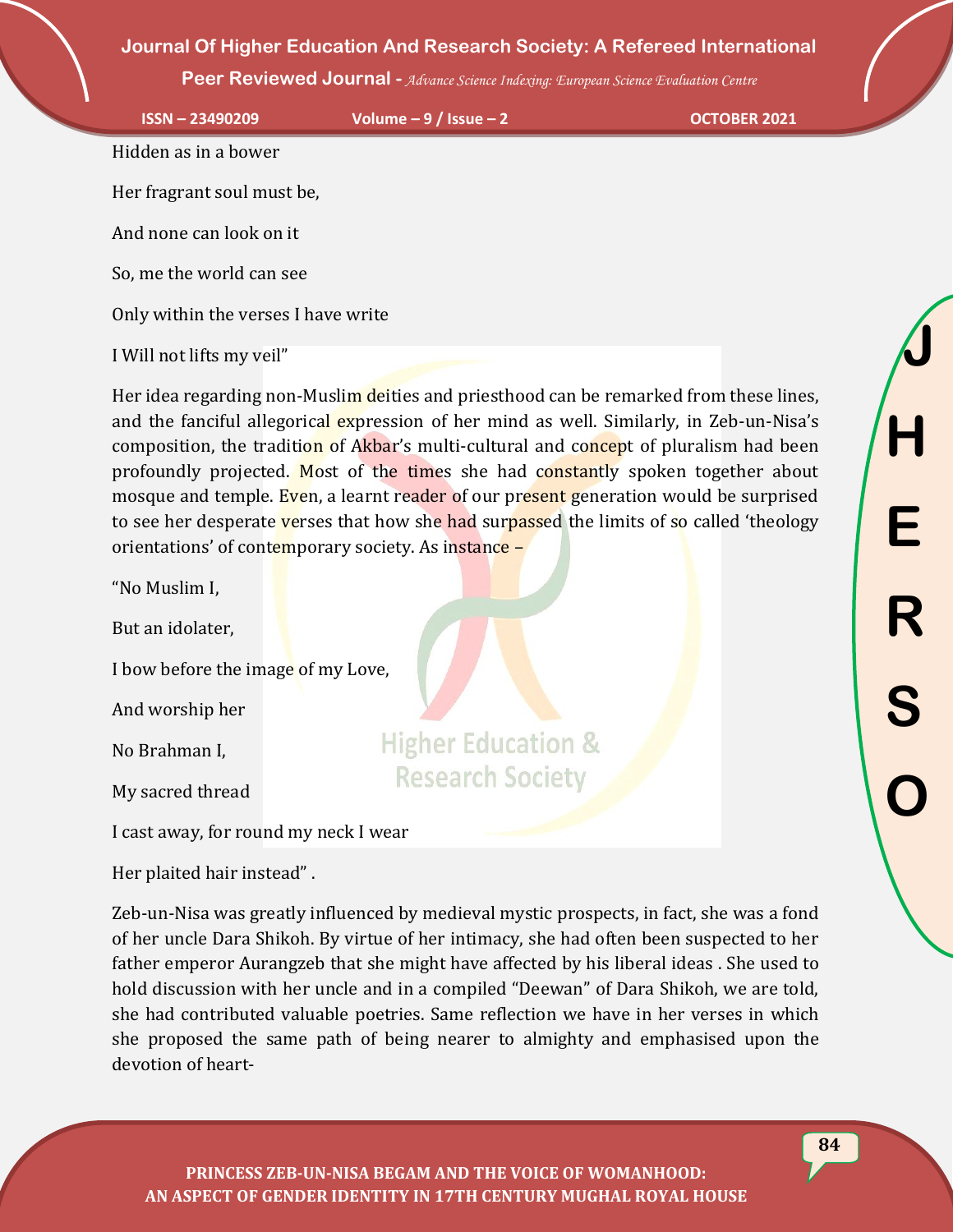**Peer Reviewed Journal -** *Advance Science Indexing: European Science Evaluation Centre*

**ISSN – 23490209 Volume – 9 / Issue – 2 OCTOBER 2021**

"To the forbidden path turn not aside, And, tyrannous Beloved, let thine eye Look on thy victims trampled in thy pride, Who for a glance from thee would gladly die? Some pay their worship at the Kaaba shrine, Some pray within the Temple courts apart, But, Makhfi, think what secret joy is thine, To bear thine idol ever in thy heart".

Here I want to bring the kind attention that Zeb-un-Nisa sustained the notions of Amir Khusrau, which I should termed as 'understanding the counter community'. It is an outcrop of cordial cognition between the two major different faiths in Indian subcontinent, and Amir Khusrau was the pioneer of this school. If we look into his poetries, we can perceive such offshoots where he had recognized the Brahmans being a reverent superior caste. Same thing had been repeated in Zeb-un-Nisa's 'Deewan' because she also admired the faithfulness of 'Brahmans' -

"we wait and tire,

And sight of the Beloved Face desire gher Education &

In vain, till in our hearts the hope is born

Of Resurrection morn.

O heart, thine be no less

Then the ascetic Brahman's faithfulness,

The knotted veins his wasted body bears

As sacred thread he wears" .

The second aspect of her poetry was historical consciousness. It can be conceivable that while romanticising numerous poetical themes she had categorically used notable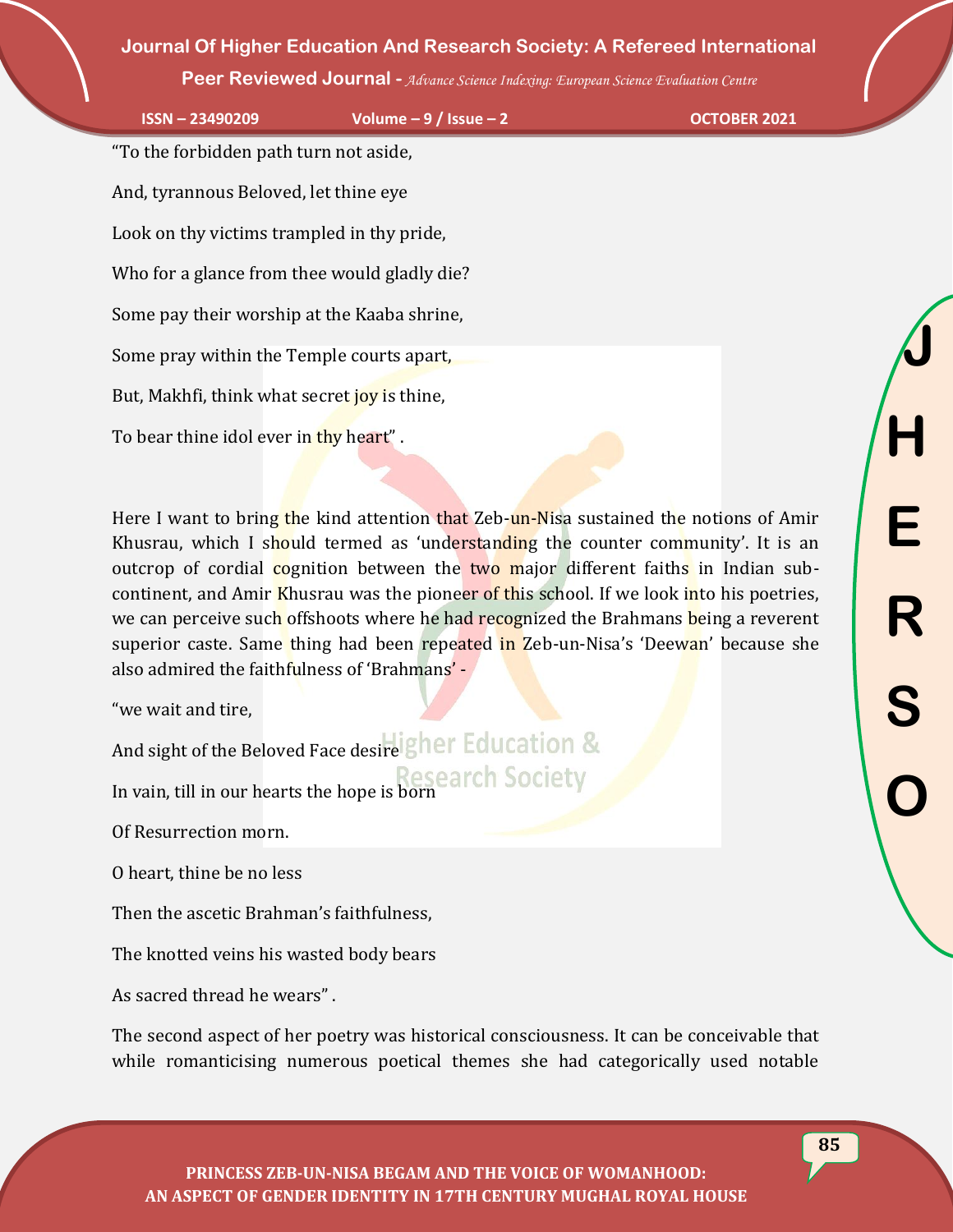**Peer Reviewed Journal -** *Advance Science Indexing: European Science Evaluation Centre*

**ISSN – 23490209 Volume – 9 / Issue – 2 OCTOBER 2021**

examples from 'tarikh' (history), either to assimilate her utopian viewpoint or as a simile. I am alluding her lines –

"Dust falls within the cup of Kaikobad

And King Jamshid,

Nor recks the world if they were sad or glad,

Or what they did" .

We can see in the above passage that how she combined her imagination with Kaikobad who was the dearest grandson of Sultan Balban, and king Jamshid of Persian mythology. Again, we can notice that she included Alexander's example in another poetry-

"Oh fortunate,

More blessed than Alexander's lot is mine.

Come to me, O ye thirsty: this -my fate

To know the giver of celestial wine" .

In this consideration, we have to look back in the far developed traditions of Indo-Persian culture which had a profound impact upon this Mughal princess. Under the shadow of this conventions, the Muslim inhabitants of central Asia and Arab said to have engendered a

rich academic practice in which memorizing the past was a pivotal trend. In fact, if we assess the works of most reputed medieval authors like- Zia-Barani, Mohammed Isami, Amir Khusrau and Abul Fazl then it would be more transparent that how they have used the examples of past. Zeb-un-Nisa as a learnt lady intellectual of that time, was more familiar with those curriculums of knowledge that she had incorporated.

Now, I would like to proceed with another perception of her poetry which I want regard as 'romanticism and mystic prospect'. After a careful survey of 'Deewan-E-Makhfi', one can realize that how a woman figure of medieval age could excellently think about her own emotions, love and mystic adventures of heart, despite the restrictions of the royal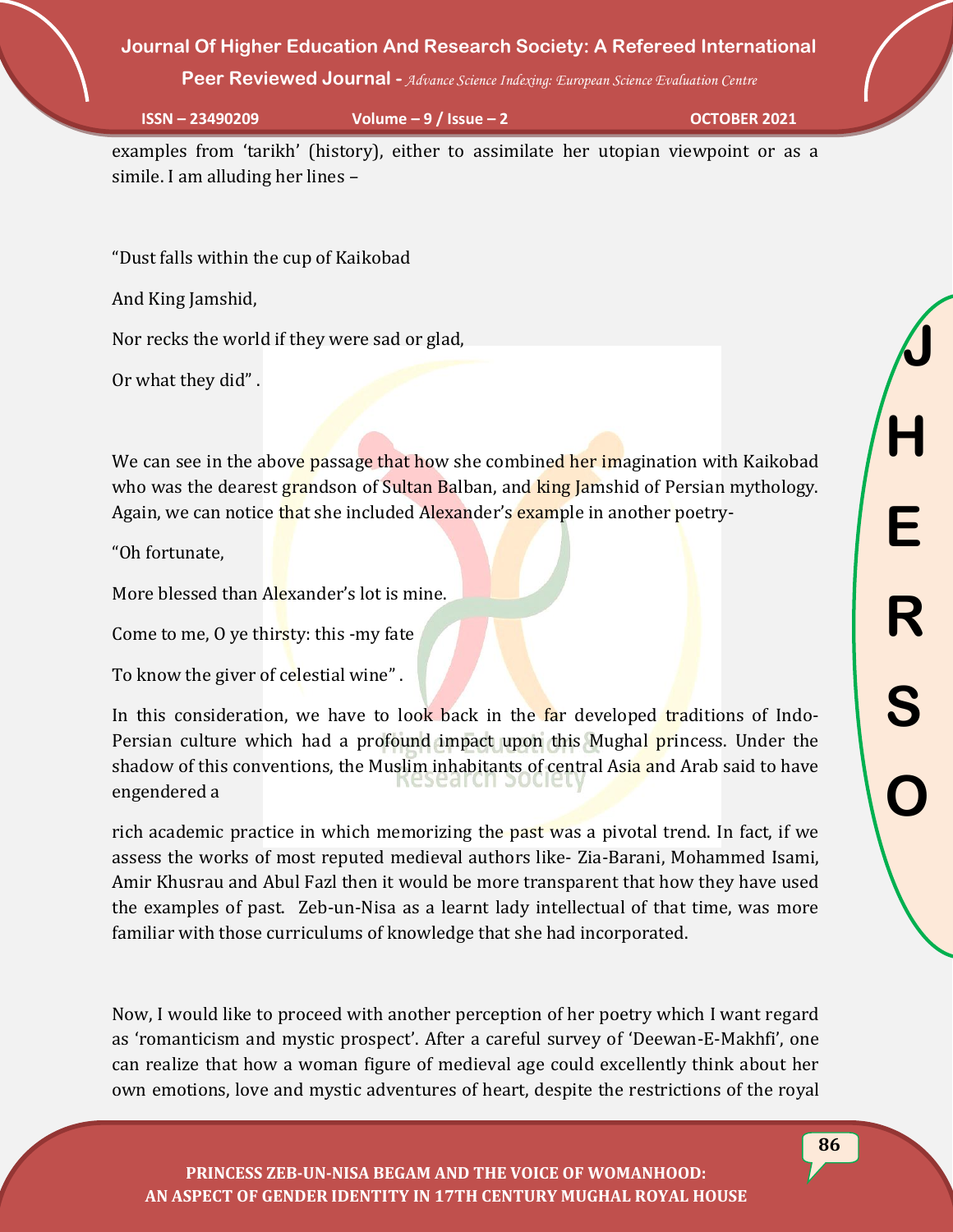**Peer Reviewed Journal -** *Advance Science Indexing: European Science Evaluation Centre*

**ISSN – 23490209 Volume – 9 / Issue – 2 OCTOBER 2021**

house. That's why, it is essential to bring forward our discussion on this angle. We can point out her liberal views from the second poetry of this book in which she had candidly opined against the discrimination in the name of religious worships-

"…Within us stirs the leaven of Thy love,

As streams of water of Thy mercy run.

Look from above

And bless Mahmoud and all that he had done.

Whether it be in Mecca' s holiest shrine.

Or in the Temple pilgrim feet have trod,

Still Thou art mine,

Wherever God is worshipped is my God..."

In mystic literary traditions we have several characteristics such as- devotional prayers in the name of God for salvation from material to spiritual world, and to some extent these writings rejected the formal practices of worships. An extreme love for creator beyond the barrier of religious customs had become their prime theme of discourse. In this respect, they wanted to imbibe God as beloved, and in Sufi literature we have many citations of the term "Ashiq" (lover) through which they placed God in a female-centric entity for whom the lover (Ashiq)sought to incline. Zeb-un-Nisa's poetries are widely adjoined in that norm, and we can visualize that how she had romanticized every inseparable part of Muslim religion, sacred places and sometime prophet Muhammed. Indeed, she also believed that the compulsory faiths are unable to inculcate God in pious soul. In a poetry of Deewan, therefore, such things have been depicted and entry at the holy house Kaaba seems not to be her drastic desire –

"O Makhfi, if the Kaaba keeper close

To thee his door,

Complain not thou possesses even more

A holy place;

**J H E R S O**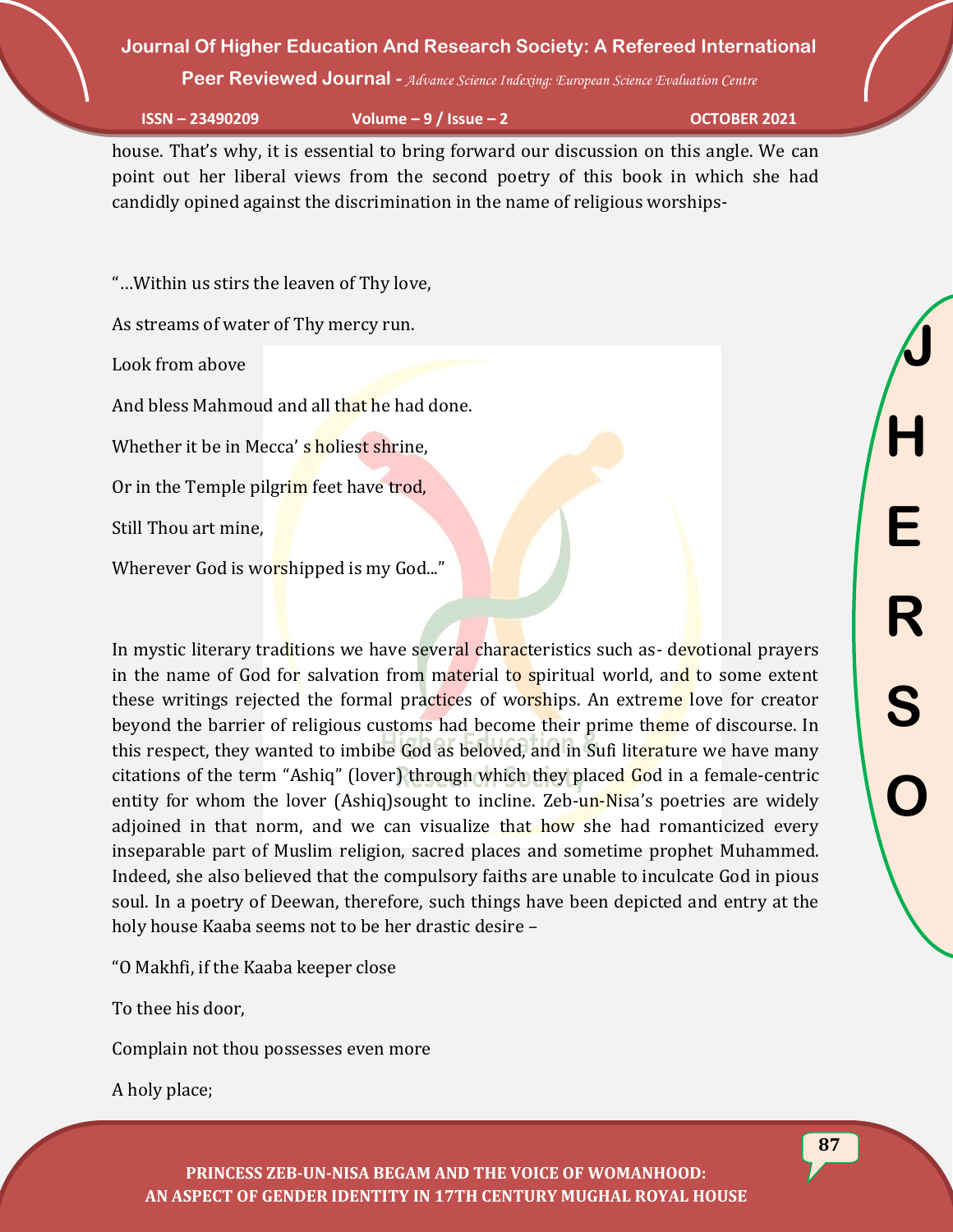**Peer Reviewed Journal -** *Advance Science Indexing: European Science Evaluation Centre*

**ISSN – 23490209 Volume – 9 / Issue – 2 OCTOBER 2021**

**J**

**H**

**E**

**R**

**S**

**O**

For look into the Well-Beloved Face,

Over His Eyes

Arches fairer than Kaaba gates arise

Thy heart shall bend,

Itself an archway welcoming the Friend"

Her imagination not merely limited in Indian culture and religions but such concept of using the examples of Jesus has also been reflected in another verse –

"Let no one know the **secrets** of thy love. On

the way of love, O Makhfi,

walk alone. Even

if Jesus seek to be thy companion, tell him thou

desires not his comradeship"

Her reflection upon the divine attachment of human heart can be located in another verse where she tried to claim that God alone knows her true zeal-

"...I humbly sit apart

The Kaaba courts the true believers tread,

I dwell outside, nor mix my praise with theirs

Yet every fibre of my sacred thread

More precious is to God than all their prayers

He sees the heart"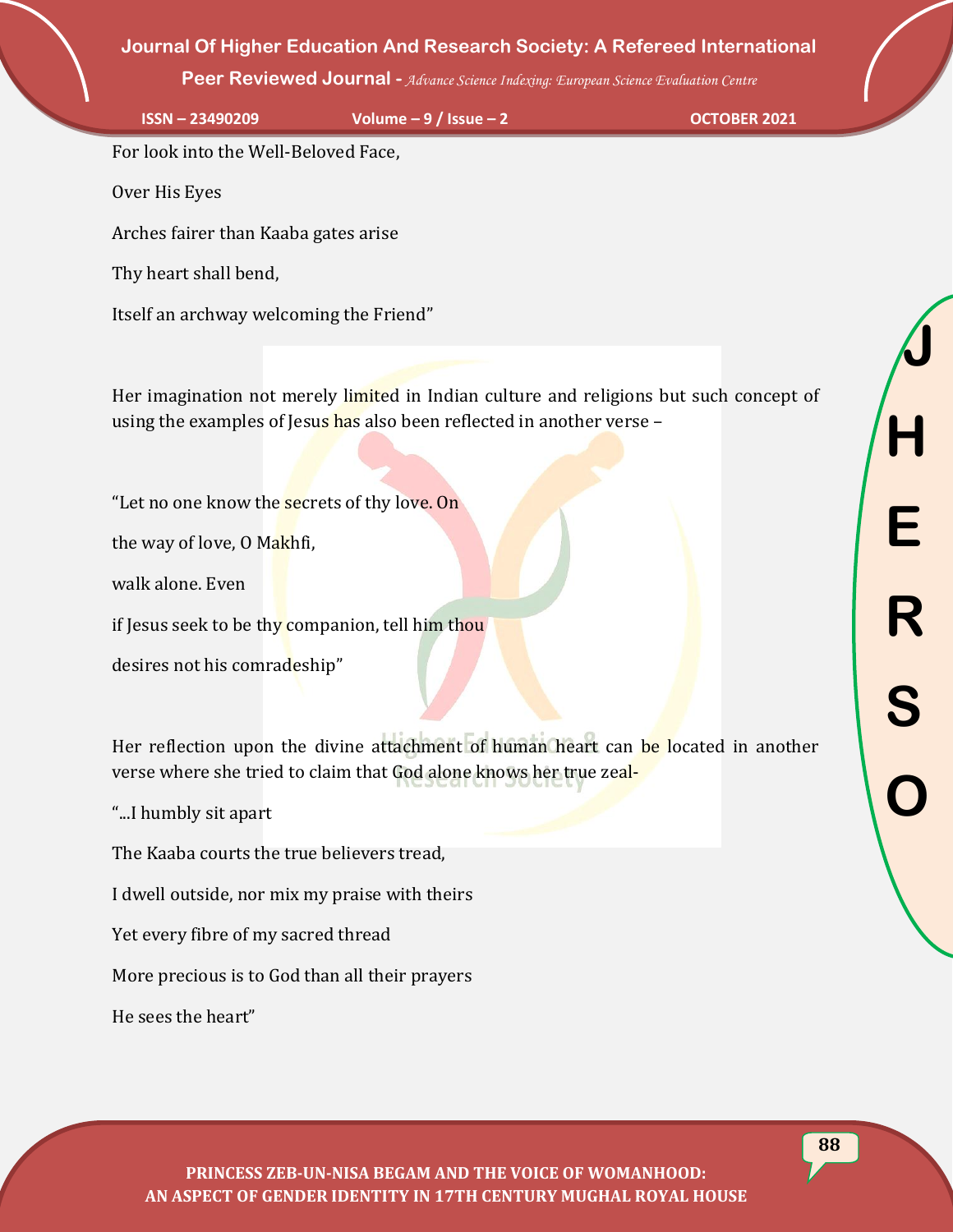**Peer Reviewed Journal -** *Advance Science Indexing: European Science Evaluation Centre*

**ISSN – 23490209 Volume – 9 / Issue – 2 OCTOBER 2021**

In above discussions I have analysed the different aspects related to Zeb-un-Nisa's career as a women figure. Now, I would like to expound here that how she had to confront in her performance as a female. As we have seen before that Zeb-un-Nisa's ideal was far different than her father because emperor Aurangzeb was a bigot Sunni Muslim and fanatic in nature, whereas this great princess was actually a mystic liberal follower of religion and didn't shared her father's prejudices. She appeared to be more influenced by her uncle rather than her father, precisely in her world of thought. In this context, the first contradiction in terms of discrimination can be remarked from the incident when she was prevented to write the commentary of holy Quran by her father as she was a woman, and had no right to interpret this holy book. At the royal Harem she had a tutor known as Shah Rustam Ghazi who reported to have encouraged Zeb-un-Nisa to compose poetries. But usually, all **princess** had been forbidden to do so, therefore, she used to write secretly. Here one thing is essential to point out that there was an interesting genre of literary practices among the Mughal princess popularly known as 'Makhfi', on which Rekha Mishra and Rukhsana Iftikhar have adequately focused in their works. The term 'Makhfi' literary means hidden or conceal, the princess used this as a pen name to hide their real identity while composing any romantic verse. Perhaps, they had to be more cautious to avoid the eyes of male members, especially the emperor for not being caught in the name of guilty. If we go through the text of 'Deewan-E-Makhfi', in the conclusions of every poetry we can notice that numerous times Zeb-un-Nisa applied this word to refer herself. Another fact we should evaluate that only few peoples inside the harem were familiar about her literary accomplishment, while she shared her works in a broad platform of Persia and Arab without revealing original name and origin. Once a scholar of Arab after reading her Arabic verse said  $-$  "Whoever has written this poem is Indian. The verses are clever and wise, but the idiom is Indian, although it is a miracle for a foreigner to know Arabian so well'Search Society

Under the patriarchal hierarchy of Mughals, Zeb-un-Nisa was truly the voice of femineity by sternly countering the existing gender discrimination. Her earnest will-power of learning obliged emperor Aurangzeb to accept her all acts of solicitation. Obviously, it is an unbelievable event of medieval Indian history that a person who never fostered the poets and poetry, but the cause of his daughter's plea led him to allow both at the royal house. Her preference for self-prestige and self-choice which was beyond imagination among the medieval women can also be ascertained from another contemporary event regarding marriage- once, Mirza Farukh, a prince of Iran, son of Shah Abbas II, wanted to marry her; Zeb-un-Nisa offered the prince to come at Delhi so that she might see what he was like. The evidence recorded that Zeb-un-Nisa feasted him with the veil upon her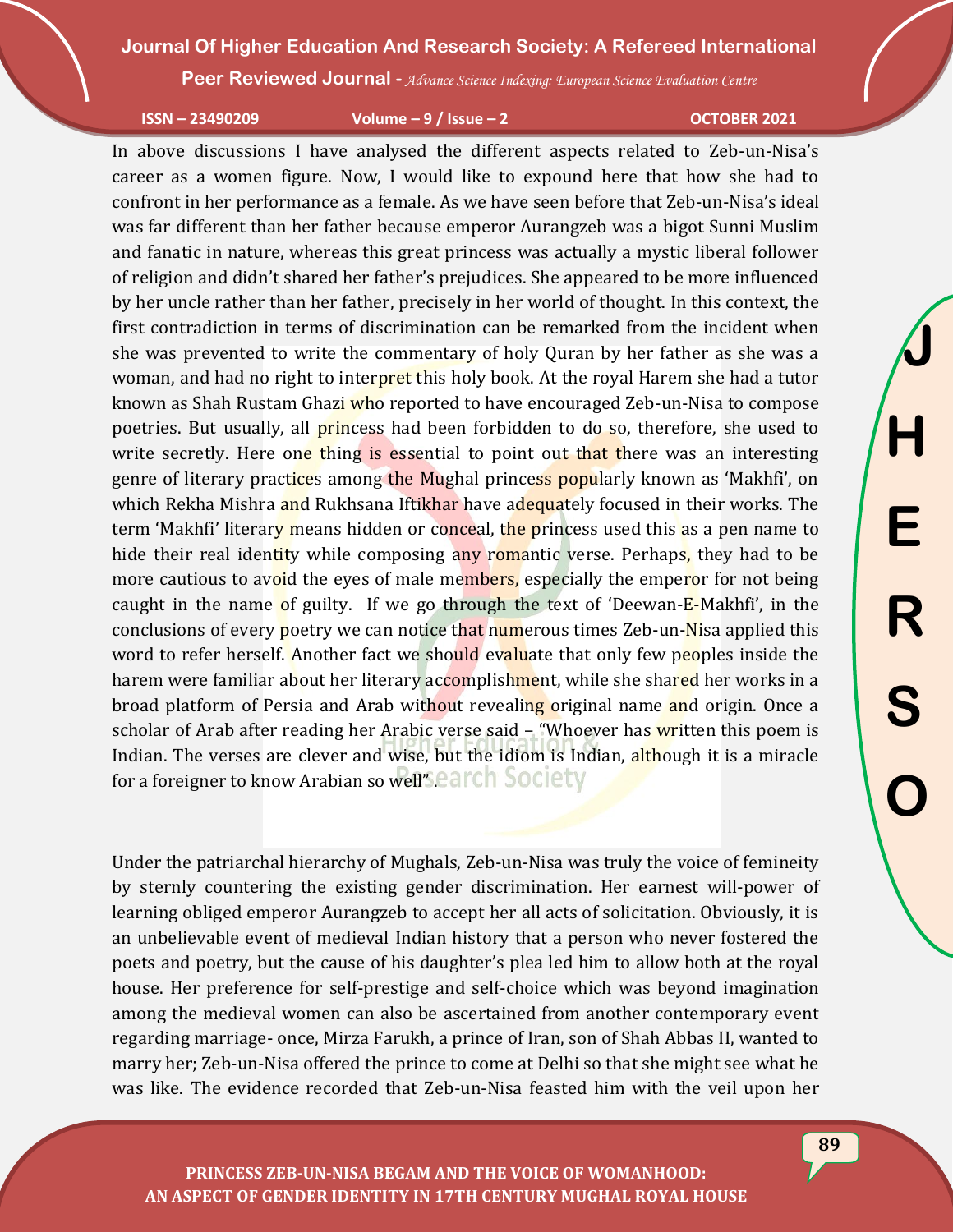**Peer Reviewed Journal -** *Advance Science Indexing: European Science Evaluation Centre*

**ISSN – 23490209 Volume – 9 / Issue – 2 OCTOBER 2021**

face. Meanwhile, he asked the princess in a poetic word that also meant he wished to kiss her. In reaction she bitterly insulted him for this naughty behaviour and replied- 'ask for what you want from our kitchen' . Thereafter, she reported her father that in spite of the prince's beauty and rank she discovered no other quality, therefore, she was displeased and denied the marriage proposal. Even after this incident prince Mirza Farukh sent her this verse -

"I am determined never to leave

this temple; hare will I bow my head, here

will I prostrate myself, here will I serve, and

here alone is happiness"

Zeb-un-Nisa mocked him in reply –

"How light dost thou esteem this

game of love, O child. Nothing dost thou

know of the fever of longing, and the fire of

separation, and the burning flame of love"<br>Higher Education &

# **Research Society**

Same liberty of choice she exercised in another fact. It was on 1662 when Aurangzeb shifted his resident at Lahore with his family and court, due to the prescription of his physician to change air. At that time, Akil Khan, the governor of that city. He was aware about Zeb-un-Nisa and wanted to meet with her. After having the meeting, they have fallen in love for each other, and that rumour rapidly reached to emperor Aurangzeb. In due circumstances, he was preparing for the marriage of princess. Hearing such commotion, Zeb-un Nisa claimed for her freedom of choice and wished to see the portrait of male suitors .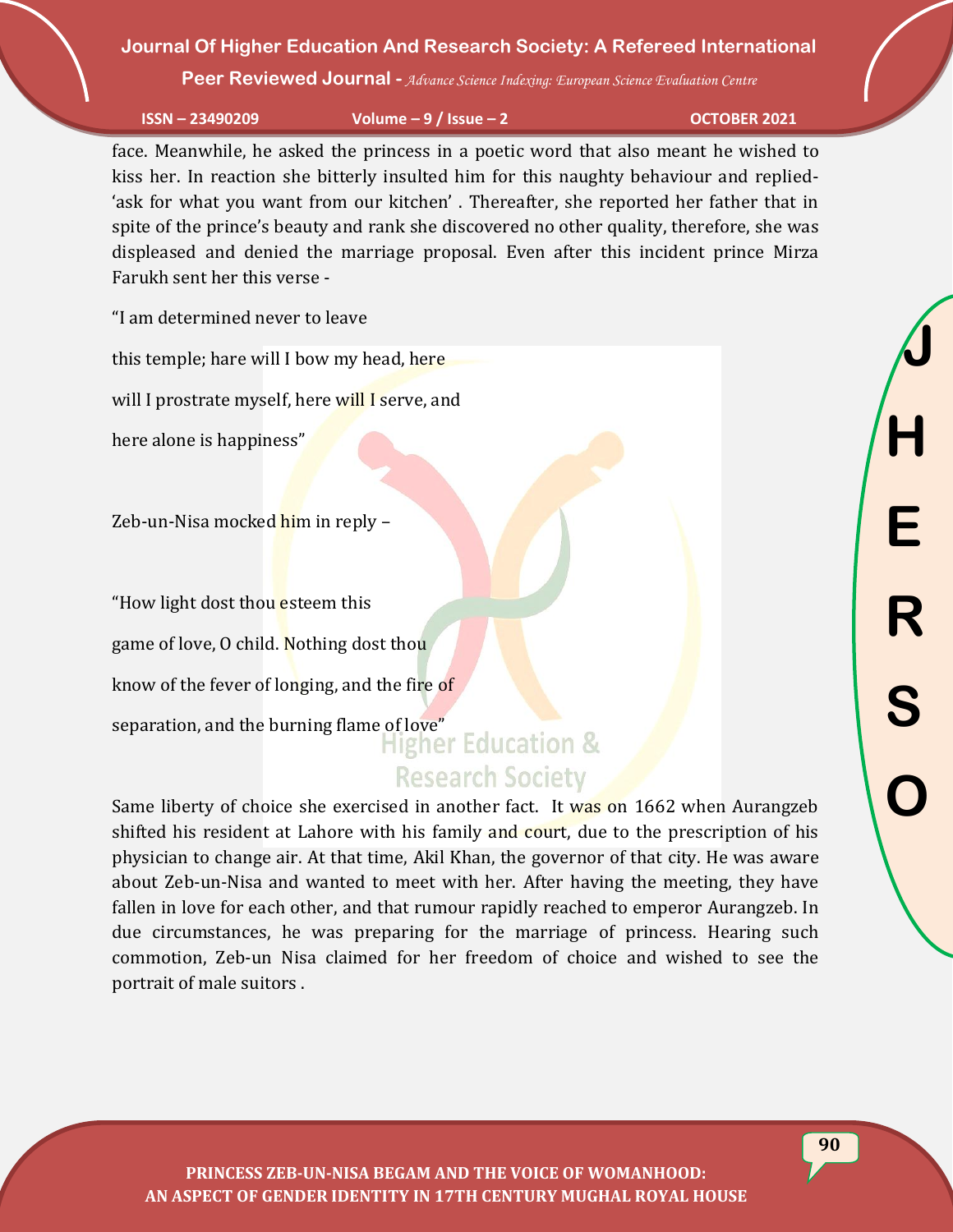**Peer Reviewed Journal -** *Advance Science Indexing: European Science Evaluation Centre*

**ISSN – 23490209 Volume – 9 / Issue – 2 OCTOBER 2021**

#### Conclusion:

We have seen from all such roles of this dissent princess of 17th century India, a course of regeneration in terms of womanhood despite living under manliness. The reaction which she had shown to the contemporary static social order is still beyond our imagination. If we compare both Jahan Ara and Zeb-un-Nisa then one generalization may not to be more inappropriate to confer Zeb-un-Nisa as the pioneer of early modern female consciousness, whereas Jahan-Ara remained in her poetic dignity. Previously we have noticed that how much depended and trusted the emperor was, notably upon her political sagacity. Presumably, the queens of Aurangzeb were much deprived in this aspiration which she had accomplished. Indeed, Zeb-un-Nisa conveyed the legacy of Lel Daad and Meera Bai who vehemently spoke up against the patriarchal orders. Although, she did not actuate such extremity in her works but incessantly conducted everything beyond her limit as a woman of that time. She was triumphant in her genius poetic wisdom and she wrote "for I have risen to fortunate from despair". It might be unknown to Aurangzeb that the scholarly exertion of her great daughter went far away from the boundary of this country. In fact, I must point out here that it was Sultan Iltutmish who recognized Raziya being the only qualified monarch for the throne, simultaneously, we have to reiterate the case for Aurangzeb when he took various political and administrative consent from Zeb-un-Nisa and not from the princes. Another factor we must not ignore was her universal perception about religion and peoples which was not subjectively deficient in her works than that of Abul Fazl and Amir Khusrau. It is true that somewhere she had been obstructed because of her gender identity, but she annihilated the rigidity of male dominance by proving herself as their capable peer.

> **Higher Education & Research Society**